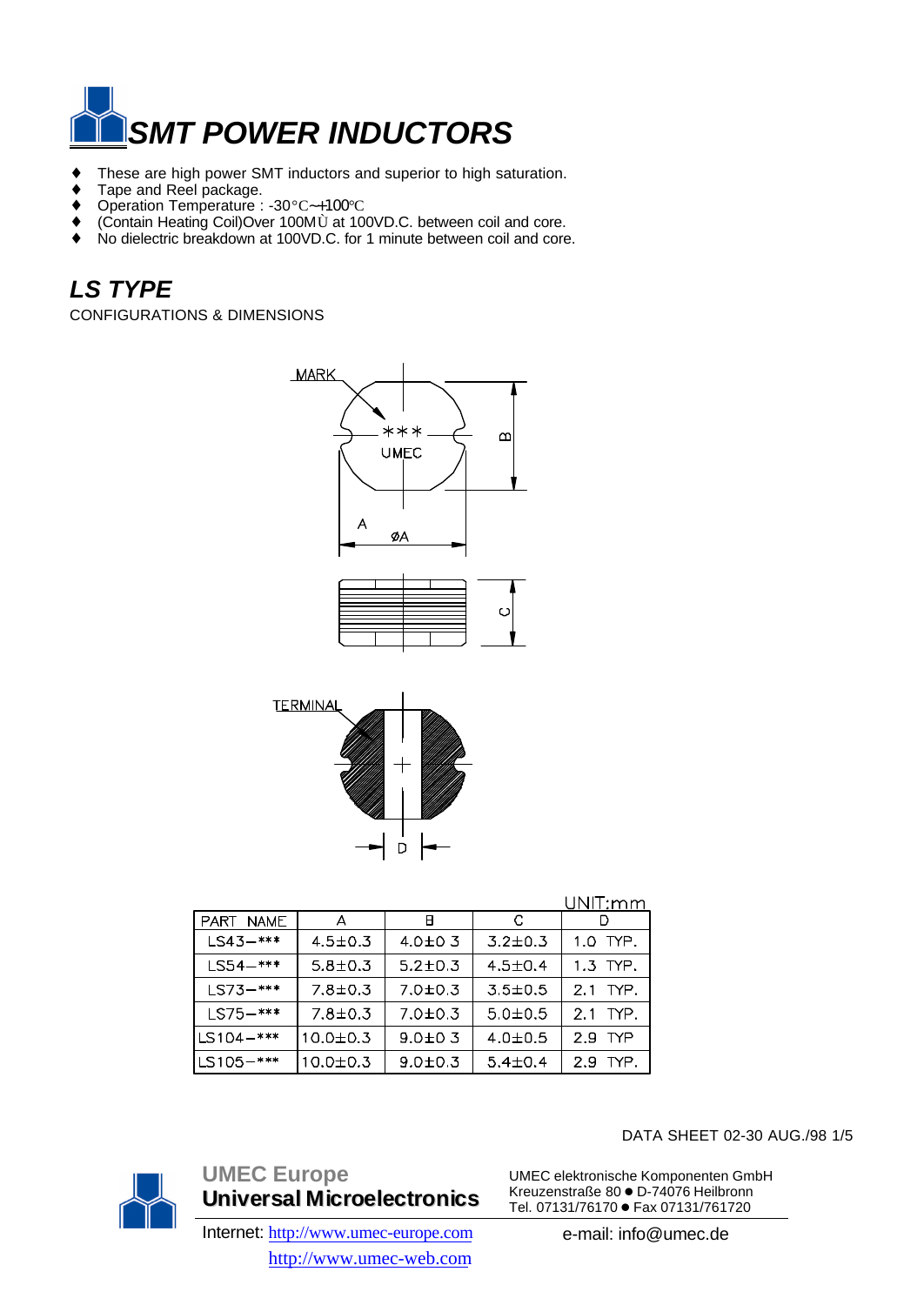

### **ELECTRICAL SPECIFICATION @25°C:**

| <b>UMEC</b><br>PART NUMBER | <b>MARK</b>     | INDUCTANCE(uH) | $D.C.R(\Omega)$<br>MAX. | <b>RATING</b><br>CURRENT(A) |  |  |
|----------------------------|-----------------|----------------|-------------------------|-----------------------------|--|--|
| LS43 TYPE                  |                 |                |                         |                             |  |  |
| LS43-1R0                   | <b>1R0</b>      | $1.0 + 20%$    | 0.049                   | 2.56                        |  |  |
| LS43-1R4                   | <b>1R4</b>      | $1.4 \pm 20%$  | 0.056                   | 2.52                        |  |  |
| LS43-1R8                   | <b>1R8</b>      | $1.8 + 20%$    | 0.064                   | 1.95                        |  |  |
| LS43-2R2                   | 2R2             | $2.2 + 20%$    | 0.071                   | 1.75                        |  |  |
| LS43-2R7                   | 2R7             | $2.7 \pm 20\%$ | 0.079                   | 1.58                        |  |  |
| LS43-3R3                   | 3R3             | $3.3 \pm 20\%$ | 0.086                   | 1.44                        |  |  |
| LS43-3R9                   | 3R9             | $3.9 + 20%$    | 0.094                   | 1.33                        |  |  |
| LS43-4R7                   | 4R7             | $4.7 \pm 20\%$ | 0.11                    | 1.15                        |  |  |
| LS43-5R6                   | 5R6             | $5.6 + 20%$    | 0.13                    | 0.99                        |  |  |
| LS43-6R8                   | 6R <sub>8</sub> | $6.8 + 20%$    | 0.13                    | 0.95                        |  |  |
| LS43-8R2                   | 8R2             | $8.2 + 20%$    | 0.15                    | 0.84                        |  |  |
| LS43-100                   | 100             | $10 + 20%$     | 0.18                    | 1.04                        |  |  |
| LS43-120                   | 120             | $12 + 20%$     | 0.21                    | 0.97                        |  |  |
| LS43-150                   | 150             | $15 + 20%$     | 0.24                    | 0.85                        |  |  |
| LS43-180                   | 180             | $18 + 20%$     | 0.34                    | 0.74                        |  |  |
| LS43-220                   | 220             | $22 + 20%$     | 0.38                    | 0.68                        |  |  |
| LS43-270                   | 270             | $27 + 20%$     | 0.52                    | 0.62                        |  |  |
| LS43-330                   | 330             | $33 \pm 10%$   | 0.54                    | 0.56                        |  |  |
| LS43-390                   | 390             | $39 \pm 10%$   | 0.59                    | 0.52                        |  |  |
| LS43-470                   | 470             | $47 + 10%$     | 0.84                    | 0.44                        |  |  |
| LS43-560                   | 560             | $56 \pm 10%$   | 0.94                    | 0.42                        |  |  |
| LS43-680                   | 680             | $68 + 10%$     | 1.12                    | 0.37                        |  |  |
|                            | LS54 TYPE       |                |                         |                             |  |  |
| LS54-100                   | 100             | $10 + 20%$     | 0.10                    | 1.44                        |  |  |
| LS54-120                   | 120             | $12 + 20%$     | 0.12                    | 1.40                        |  |  |
| LS54-150                   | 150             | $15 \pm 20%$   | 0.14                    | 1.30                        |  |  |
| LS54-180                   | 180             | $18 + 20%$     | 0.15                    | 1.23                        |  |  |
| LS54-220                   | 220             | $22 + 20%$     | 0.18                    | 1.11                        |  |  |
| LS54-270                   | 270             | $27 + 20%$     | 0.20                    | 0.97                        |  |  |
| LS54-330                   | 330             | $33 + 15%$     | 0.23                    | 0.88                        |  |  |
| LS54-390                   | 390             | $39 \pm 15%$   | 0.32                    | 0.80                        |  |  |
| LS54-470                   | 470             | $47 + 15%$     | 0.37                    | 0.72                        |  |  |
| LS54-560                   | 560             | 56±10%         | 0.42                    | 0.68                        |  |  |
| LS54-680                   | 680             | 68±10%         | 0.46                    | 0.61                        |  |  |
| LS54-820                   | 820             | $82 \pm 10\%$  | 0.60                    | 0.58                        |  |  |
| LS54-101                   | 101             | $100 \pm 10%$  | 0.70                    | 0.52                        |  |  |
| LS54-121                   | 121             | $120 \pm 10\%$ | 0.93                    | 0.48                        |  |  |
| LS54-151                   | 151             | $150 \pm 10\%$ | 1.10                    | 0.40                        |  |  |
| S54-181                    | 181             | 180±10%        | 1.38                    | 0.38                        |  |  |
| LS54-221                   | 221             | 220±10%        | 1.57                    | 0.35                        |  |  |

#### \*INDUCTANCE & RATING CURRENT

 Measuring Frequency: 1.0uH 8.2uH(7.96MHz), 10uH 82uH(2.52MHz) ;100uH 820uH(1KHz) \*The inductance is 10% lower then its initial value at rating DC current when at t=40 whichever is lower. (hp 4284A Precision LCR METER & hp 4192A LF IMPEDANCE ANALYZER & hp 42841A BIAS CURRENT OURSE) \*D.C.Resistance (hp 34401A MULTIMETER)

DATA SHEET 02-30 AUG./98 2/5



**UMEC Europe Universal Microelectronics**

Internet: http://www.umec-europe.com http://www.umec-web.com

UMEC elektronische Komponenten GmbH Kreuzenstraße 80 · D-74076 Heilbronn Tel. 07131/76170 · Fax 07131/761720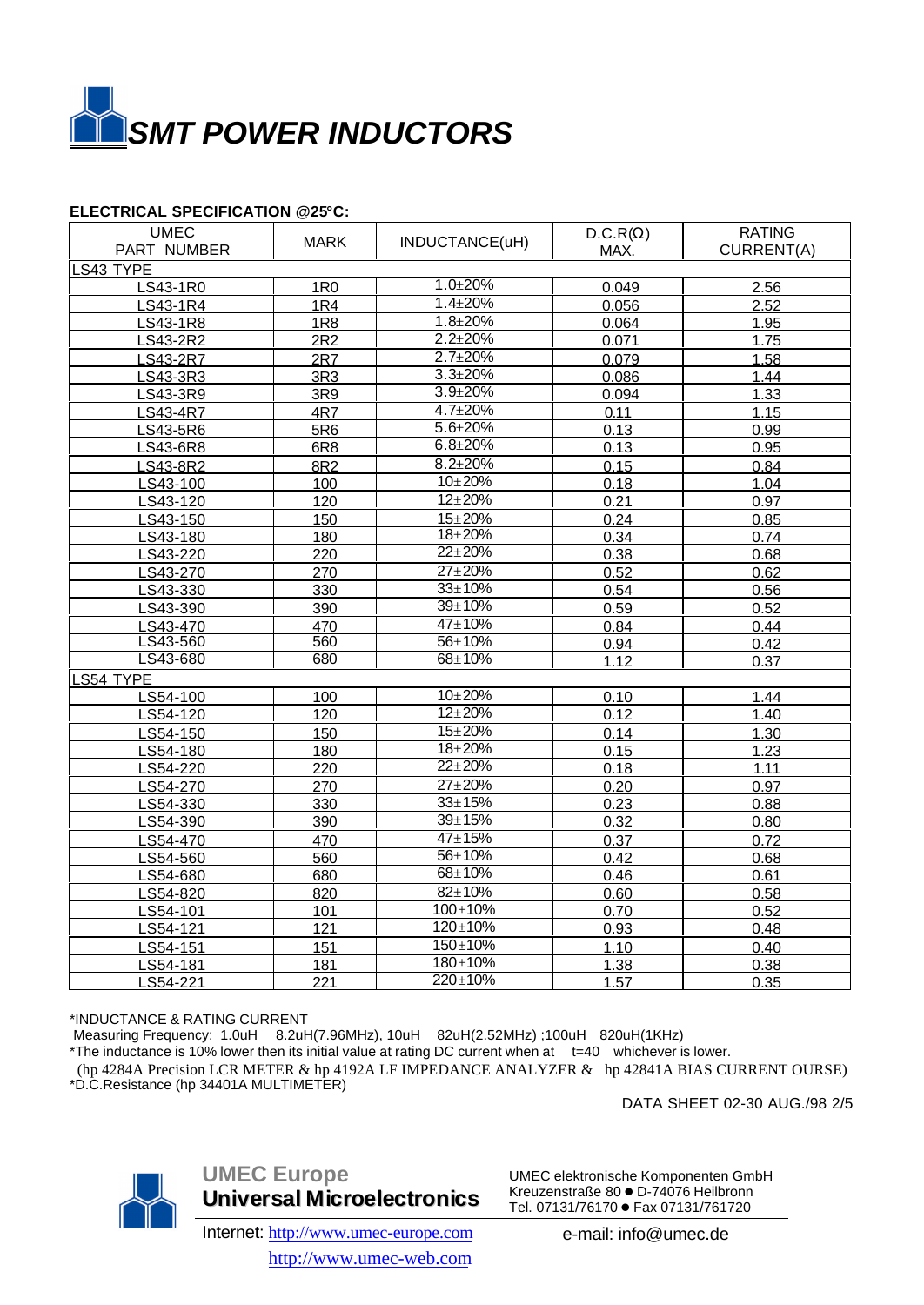

#### ELECTRICAL SPECIFICATION @25°C

| <b>UMEC</b><br><b>PART NUMBER</b> | <b>MARK</b>      | INDUCTANCE(uH) | $\overline{D.C.R(U)}$<br>MAX. | <b>RATING</b><br><b>CURRENT(A)</b> |
|-----------------------------------|------------------|----------------|-------------------------------|------------------------------------|
| LS73 TYPE                         |                  |                |                               |                                    |
| LS73-100                          | 100              | $10 \pm 20%$   | 0.080                         | 1.44                               |
| LS73-120                          | 120              | $12 \pm 20%$   | 0.089                         | 1.39                               |
| LS73-150                          | 150              | $15 + 20%$     | 0.104                         | 1.24                               |
| LS73-180                          | 180              | $18 + 20%$     | 0.111                         | 1.12                               |
| LS73-220                          | 220              | $22 + 20%$     | 0.129                         | 1.07                               |
| LS73-270                          | 270              | $27 + 20%$     | 0.153                         | 0.94                               |
| LS73-330                          | 330              | $33 + 20%$     | 0.170                         | 0.85                               |
| LS73-390                          | 390              | $39 + 20%$     | 0.217                         | 0.74                               |
| LS73-470                          | 470              | 47±20%         | 0.252                         | 0.68                               |
| LS73-560                          | 560              | 56±10%         | 0.282                         | 0.64                               |
| LS73-680                          | 680              | 68±10%         | 0.332                         | 0.59                               |
| LS73-820                          | 820              | $82 + 10%$     | 0.406                         | 0.54                               |
| LS73-101                          | 101              | $100 + 10%$    | 0.481                         | 0.51                               |
| LS73-121                          | 121              | 120±10%        | 0.536                         | 0.49                               |
| LS73-151                          | 151              | 150±10%        | 0.755                         | 0.40                               |
| LS73-181                          | 181              | $180 \pm 10\%$ | 1.022                         | 0.36                               |
| LS73-221                          | $\overline{221}$ | 220±10%        | 1.200                         | 0.31                               |
| LS73-271                          | 271              | 270±10%        | 1.306                         | 0.29                               |
| LS73-331                          | 331              | $330 \pm 10%$  | 1.495                         | 0.28                               |
| LS75 TYPE                         |                  |                |                               |                                    |
| LS75-100                          | 100              | $10 + 10%$     | 0.07                          | 2.30                               |
| $LS75-120$                        | 120              | $12 \pm 10\%$  | 0.08                          | 2.00                               |
| LS75-150                          | 150              | $15 + 10%$     | 0.09                          | 1.80                               |
| LS75-180                          | 180              | $18 + 10%$     | 0.10                          | 1.60                               |
| LS75-220                          | 220              | $22 \pm 10%$   | 0.11                          | 1.50                               |
| LS75-270                          | 270              | $27 \pm 10%$   | 0.12                          | 1.30                               |
| LS75-330                          | 330              | $33 + 10%$     | 0.13                          | 1.20                               |
| LS75-390                          | 390              | $39 \pm 10%$   | 0.16                          | 1.10                               |
| LS75-470                          | 470              | $47 \pm 10%$   | 0.18                          | 1.10                               |
| LS75-560                          | 560              | $56 \pm 10%$   | 0.24                          | 0.94                               |
| LS75-680                          | 680              | 68±10%         | 0.28                          | 0.85                               |
| LS75-820                          | 820              | $82 \pm 10%$   | 0.37                          | 0.78                               |
| LS75-101                          | 101              | $100 + 10%$    | 0.43                          | 0.72                               |
| LS75-121                          | 121              | 120±10%        | 0.47                          | 0.66                               |
| LS75-151                          | 151              | 150±10%        |                               |                                    |
|                                   | 181              | $180 \pm 10\%$ | 0.64<br>0.71                  | 0.58<br>0.51                       |
| LS75-181                          |                  |                |                               |                                    |
| LS75-221                          | 221              | 220±10%        | 0.96                          | 0.49                               |
| LS75-271                          | 271              | $270 \pm 10\%$ | 1.11                          | 0.42                               |
| LS75-331                          | 331              | $330 \pm 10\%$ | 1.26                          | 0.40                               |
| LS75-391                          | 391              | 390±10%        | 1.77                          | 0.36                               |
| LS75-471                          | 471              | 470±10%        | 1.96                          | 0.34                               |

\*INDUCTANCE & RATING CURRENT

 Measuring Frequency: 1.0uH 8.2uH(7.96MHz), 10uH 82uH(2.52MHz) 100uH 820uH(1KHz) \*The inductance is 10% lower then its initial value at rating DC current when at

t=40 whichever is lower. (hp 4284A Precision LCR METER & hp 4192A LF IMPEDANCE ANALYZER & hp 42841A BIAS CURRENT SOURSE)

\*D.C.Resistance (hp 34401A MULTIMETER)

DATA SHEET 02-30 AUG./98 3/5



**UMEC Europe Universal Microelectronics**

UMEC elektronische Komponenten GmbH Kreuzenstraße 80 · D-74076 Heilbronn Tel. 07131/76170 · Fax 07131/761720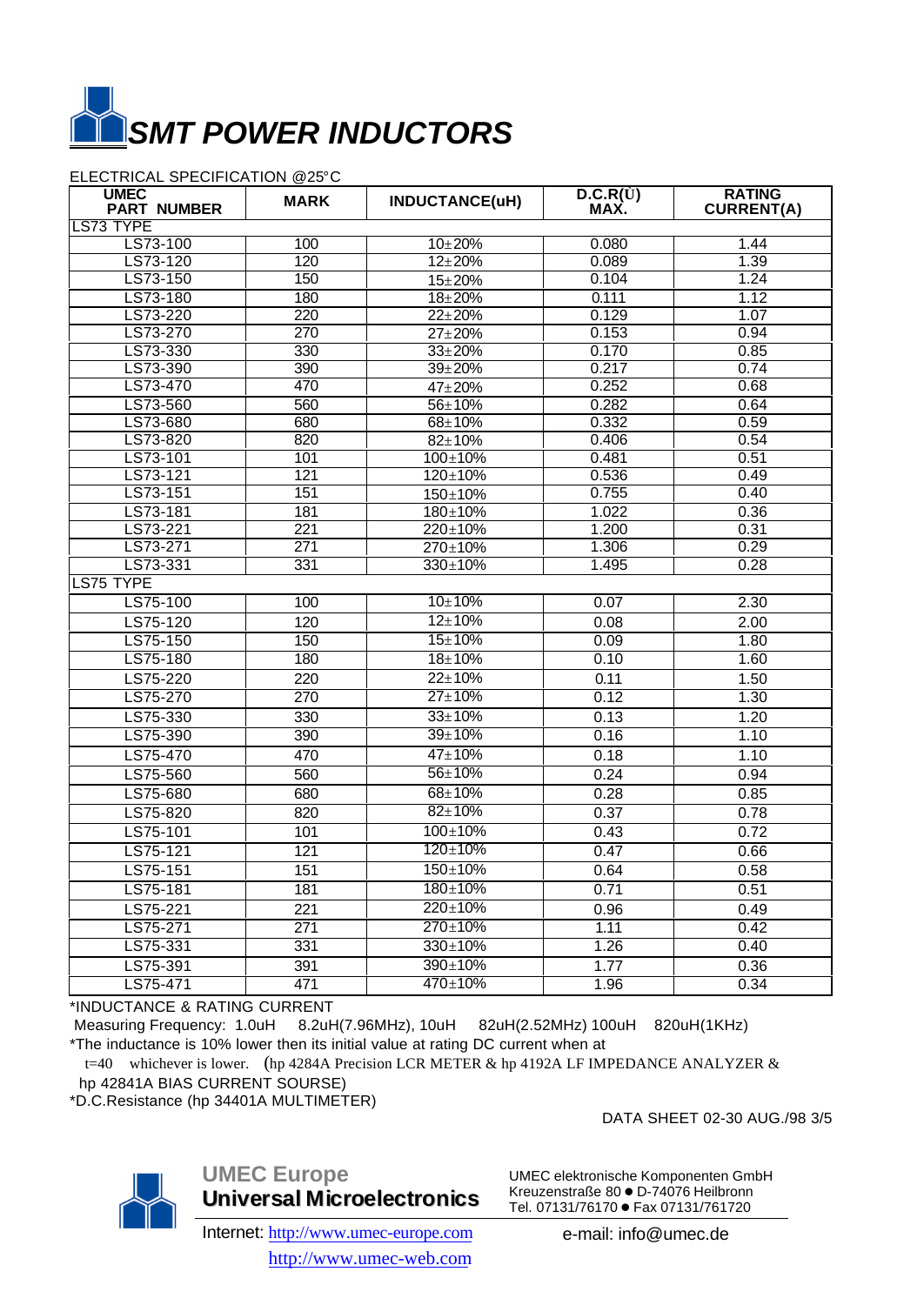

## ELECTRICAL SPECIFICATION @25°C**:**

| <b>UMEC</b><br><b>PART NUMBER</b> | <b>MARK</b> | INDUCTANCE(uH) | $D.C.R(\tilde{U})$<br>MAX. | <b>RATING</b><br><b>CURRENT(A)</b> |
|-----------------------------------|-------------|----------------|----------------------------|------------------------------------|
| LS104 TYPE                        |             |                |                            |                                    |
| LS104-100                         | 100         | $10 + 20%$     | 0.053                      | 2.38                               |
| LS104-120                         | 120         | $12 + 20%$     | 0.061                      | 2.13                               |
| LS104-150                         | 150         | $15 + 20%$     | 0.070                      | 1.87                               |
| LS104-180                         | 180         | $18 + 20%$     | 0.081                      | 1.73                               |
| LS104-220                         | 220         | $22 + 20%$     | 0.088                      | 1.60                               |
| LS104-270                         | 270         | $27 + 20%$     | 0.100                      | 1.44                               |
| LS104-330                         | 330         | $33 + 20%$     | 0.120                      | 1.26                               |
| LS104-390                         | 390         | $39 + 20%$     | 0.151                      | 1.20                               |
| LS104-470                         | 470         | 47±20%         | 0.170                      | 1.10                               |
| LS104-560                         | 560         | 56±10%         | 0.199                      | 1.01                               |
| LS104-680                         | 680         | $68 + 10%$     | 0.223                      | 0.91                               |
| LS104-820                         | 820         | $82 + 10%$     | 0.252                      | 0.85                               |
| LS104-101                         | 101         | $100 + 10%$    | 0.344                      | 0.74                               |
| LS104-121                         | 121         | 120±10%        | 0.396                      | 0.69                               |
| LS104-151                         | 151         | 150±10%        | 0.544                      | 0.61                               |
| LS104-181                         | 181         | 180±10%        | 0.621                      | 0.56                               |
| LS104-221                         | 221         | 220±10%        | 0.721                      | 0.53                               |
| LS104-271                         | 271         | 270±10%        | 0.949                      | 0.45                               |
| LS104-331                         | 331         | $330 \pm 10\%$ | 1.100                      | 0.42                               |
| LS104-391                         | 391         | 390±10%        | 1.245                      | 0.38                               |
| LS104-471                         | 471         | 470±10%        | 1.526                      | 0.35                               |
| LS104-561                         | 561         | 560±10%        | 1.904                      | 0.32                               |

\*INDUCTANCE & RATING CURRENT

 Measuring Frequency: 1.0uH 8.2uH(7.96MHz), 10uH 82uH(2.52MHz) 100uH 820uH(1KHz)

\*The inductance is 10% lower then its initial value at rating DC current when at t=40 whichever is lower.

 (hp 4284A Precision LCR METER & hp 4192A LF IMPEDANCE ANALYZER & hp 42841A BIAS CURRENT SOURSE)

\*D.C.Resistance (hp 34401A MULTIMETER)

 DATA SHEET 02-30 AUG./98 4 OF 5



**UMEC Europe Universal Microelectronics**

Internet: http://www.umec-europe.com http://www.umec-web.com

UMEC elektronische Komponenten GmbH Kreuzenstraße 80 · D-74076 Heilbronn Tel. 07131/76170 · Fax 07131/761720